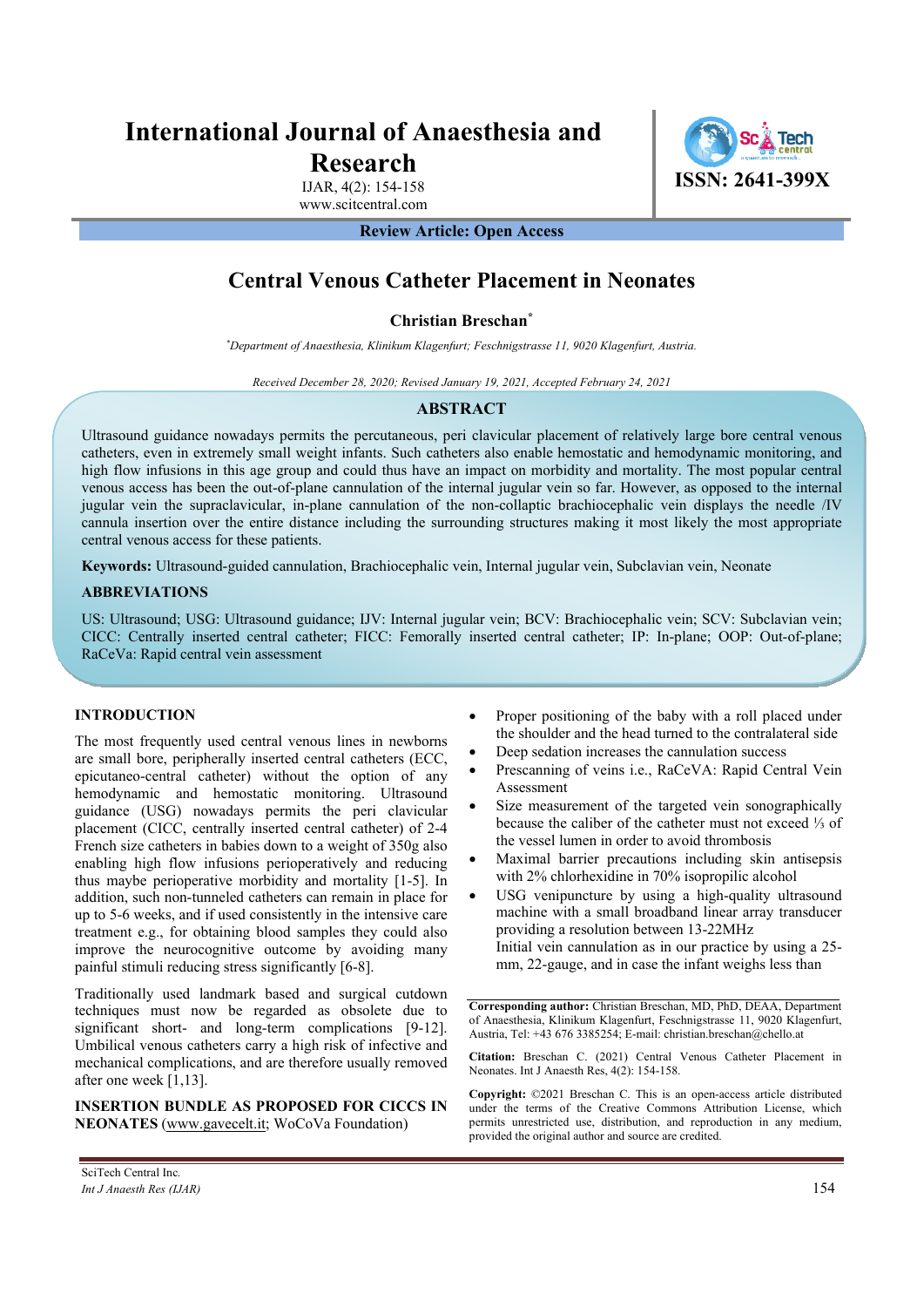1.5 kg a 20-mm, 24-gauge i.v. cannula (Jelco; Smiths Medical International Ltd., Rossendale, United Kingdom) whereas for the initial puncture of the IJV a 22-gauge needle with an attached 2ml syringe is being used because of the vein's collapse by the needle approach (Vygon GmbH&Co.KG; Aachen, Germany)

- Seldinger technique by inserting a soft tipped, straight 0.018-inch (0.46mm) Nitinol guidewire
- Ultrasound assessment of the direction of the guidewire into the vasculature i.e., tip navigation
- Insertion of preferably power injectable 2-4 Fr catheters made from silicone or polyurethane
- Tip location by intracavitary ECG and/or transthoracic echocardiography
- Consider subcutaneous tunneling of the catheter to the infraclavicular area if the catheter is to remain in place for a longer period of time
- Securement by sutureless devices such as Securcath®, Grip-Lok®, or StatLock®
- Cyanoacrylate glue for the closure of the puncture site and for the sealing of the exit site
- Coverage of the exit site with semipermeable transparent membrane

To mention though, the evidence for most of these measures is poor. Most operators still use radiography for the catheter tip location, and the author of this article estimates the correct insertion length of brachiocephalic venous catheters beforehand by calculating  $cm = height$  in  $cm/10$  for the left BCV, and cm = height/10 - 1 for the right BCV. The author also still sutures non-tunneled catheters in preterm infants.

#### **INSERTION SITES FOR CICCS**

#### **Internal jugular vein (IJV)**

The IJV is popular because it is large and easy to scan, however, it is mobile and collaptic. Internal jugular venous catheters have been associated with a high risk of catheter related infection and obstruction due to kinking [14-16]. A low out-of-plane (OOP) approach aiming at the short-axis view of the IJV is the method of choice for cannulation. Recently Liu et al described a combined short- and long-axis method for internal jugular vein catheterization in premature newborns. While holding the probe in one hand, the 22 gauge needle with an attached 2ml syringe is maneuvered with the other hand as in our practice **(Figure 1)**. It may make sense in very premature infants that the venipuncture is initiated by traversing the tip of the needle through the vein centrally *via* an OOP approach without applying negative pressure to the syringe **(Figure 1)** [17,4]. The needle is then slowly withdrawn while applying gentle negative pressure until good blood aspiration is obtained. According to the Seldinger technique the guide-wire is then introduced and eventually the central venous catheter. When using this low approach to the IJV the catheter can also be fixed on the shoulder of the baby. Alternatively, an ultrasound-guided short-axis dynamic needle tip positioning (DNTP) OOP technique has also been described in term neonates, making the insertion of the needle tip better visible. However, this technique requires a high level of skill [18].

#### **Infraclavicular Cannulation of the Subclavian Vein (SCV)** [19]

The SCV is non-collaptic. The US probe is placed in the supraclavicular area across the clavicle so as to obtain an optimum long-axis view of the SCV. The most significant disadvantages of this approach are the hampered sonographic view of the SCV due to the US shadow by the clavicle and the small size of the SCV [20,21] **(Figure 2)**. Using the IP (in-plane) approach the needle/IV cannula is inserted from lateral to medial. As soon as the needle reappears sonographically after passing the US shadow of the clavicle it is guided into the lumen of the SCV under real-time USG. Spontaneous blood reflux or positive blood aspiration is followed by using Seldinger technique.

#### **Supraclavicular Cannulation of the Brachiocephalic Vein (BCV)** [3,4,22-24]

Supplemental Digital Content 1, which demonstrates the supraclavicular ultrasound-guided in-plane cannulation of the left BCV in a 650g neonate. The BCV is large, non-collaptic, and without hampered sonographic view. By placing the ultrasound probe in the supraclavicular region an optimum long axis view of the BCV is obtained **(Figure 3)**.

While holding the US transducer in one hand, the IV cannula is maneuvered by the other hand. Using the IP approach, the IV cannula is advanced from lateral to medial under the US transducer. The tip of the IV cannula is then guided under real-time USG into the BCV **(Figure 3)**. This requires a perfect alignment of probe, vessel, and cannula. If the advancement of the cannula cannot be seen on the screen (more frequently observed for the right BCV due its steep caudad course) the author advises to move the cannula inplane towards the clavicle until it can be recognized on the screen **(Figure 4)**. As soon as the cannula tip appears inside the vein with or even without spontaneous blood reflux the ultrasound probe is turned aside. The stylet of the IV cannula is slightly withdrawn and the cannula fully slided into the vein. A syringe is attached, and blood aspirated. If blood cannot be aspirated because of the cannula tip abutting the wall of the tiny vessel as frequently observed in babies weighing less than 1kg, the cannula is slowly withdrawn under gentle negative pressure via the attached syringe until blood can be aspirated. If blood can still not be aspirated, the cannulation procedure is repeated from the start by piercing the skin again lateral to the long axis of the repositioned ultrasound probe. Positive blood aspiration is followed by Seldinger technique with guide-wire and catheter insertion **(Figure 5)**. Noteworthy, the left BCV is usually easier to cannulate than the right one. The reason for this is the different anatomy. The left BCV runs nearly horizontally

SciTech Central Inc*. Int J Anaesth Res (IJAR)* 155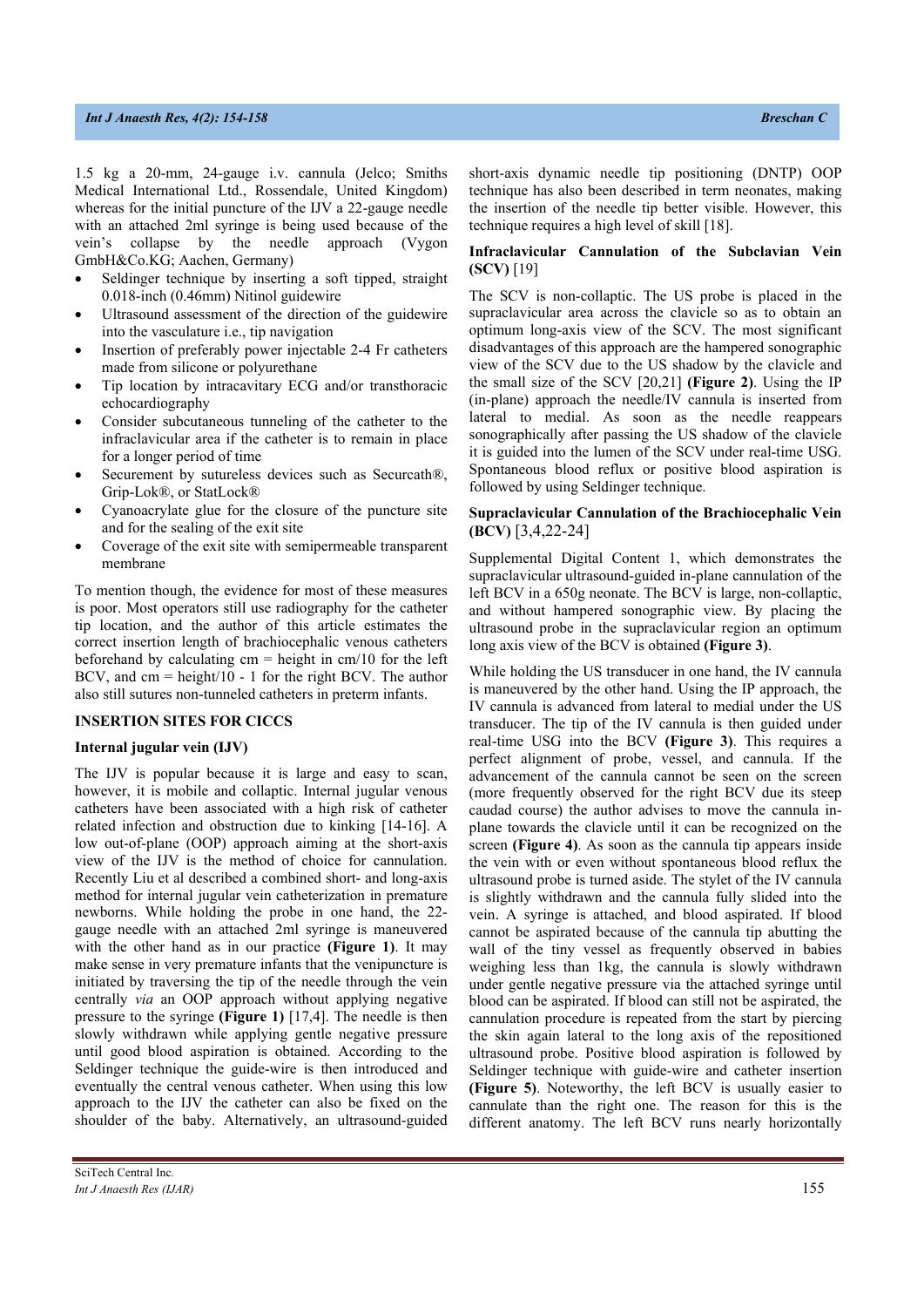#### *Int J Anaesth Res, 4(2): 154-158* **Breschan C** *Breschan C* **<b>Breschan C Breschan C Breschan C Breschan C Breschan C Breschan C Breschan C Breschan C Breschan C Breschan C Breschan C Breschan C Bresc**

whereas the right one often takes a steep caudad direction [23]. At times the optimum obtainable sonographic view of the right BCV only shows a circular appearance of the vein, presenting just the initial part without demonstrating its path caudally alongside the pleura because the right BCV quickly disappears behind the sternoclavicular joint [23,22,4]. In this case, the in-plane cannulation can be expected to be particularly difficult or maybe even impossible. So, it can be said that the sonographic appearance of the right BCV prior to cannulation already predicts the cannulation difficulty demonstrating the importance of RaCeVa **(Figure 6).** 



**Figure 1.** Short axis view of the collapsing right internal jugular vein due to puncture needle approach using the out-of-plane technique in a 3.4kg infant. Ultrasonographic image: IJV, internal jugular vein; CA, carotid artery; ScmM, sternocleidomastoid muscle; AscM, anterior scalene muscle; VA, vertrebral artery. Small picture: 22-gauge needle with attached syringe aiming at the internal jugular vein via the short axis view.



**Figure 2**. Long axis view of the left subclavian vein in a 3.2 kg infant. Ultrasonographic image: SCV: subclavian vein, IJV: internal jugular vein; FR: first rib; ScmM: sternocleidomastoid muscle. A: diameter of subclavian vein via long axis view: 3.3mm. B: depth of SCV from the skin surface: 7.7mm. Small picture: Ultrasound probe placed at the supraclavicular area across the clavicle so as to obtain an optimum long axis view of the left SCV. Cl, clavicle; IV. cannula indicating the in-plane approach to the SCV.



**Figure 3**. Ultrasonographic long-axis view of the left BCV in an 800g infant with a 24-gauge i.v. cannula inside the vein. Small picture: Ultrasound probe placed in the left supraclavicular region so as to obtain the optimum longaxis view of the left BCV. Operator's right hand pushing the cannula forward under the long axis of the ultrasound probe while holding the probe with the other hand. Cl, clavicle. Ultrasound image: BCV, brachiocephalic vein; FR, first rib; ScmM, sternocleidomastoid muscle.



**Figure 4**. In-plane movement of the i.v. cannula towards the clavicle in case of unvisible cannula. Large picture: Ultrasound probe placed in the right supraclavicular region so as to obtain the optimum long-axis view of the right BCV. Operator's right hand pushing the cannula forward under the long axis of the ultrasound probe while holding the probe with the other hand. Cl, clavicle. Ultrasound images: rBCV, right brachiocephalic vein; FR, first rib.



**Figure 5**. Ultrasonographic view of a 2-French Vygon catheter (Vygon GmbH & Co.KG, Aachen, Germany) inside the left BCV in a 780g infant. Small picture: 780g infant with a 2-French Vygon catheter fixed on left shoulder. Ultrasound image: Catheter inside the left BCV; BCV, brachiocephalic vein; FR, first rib.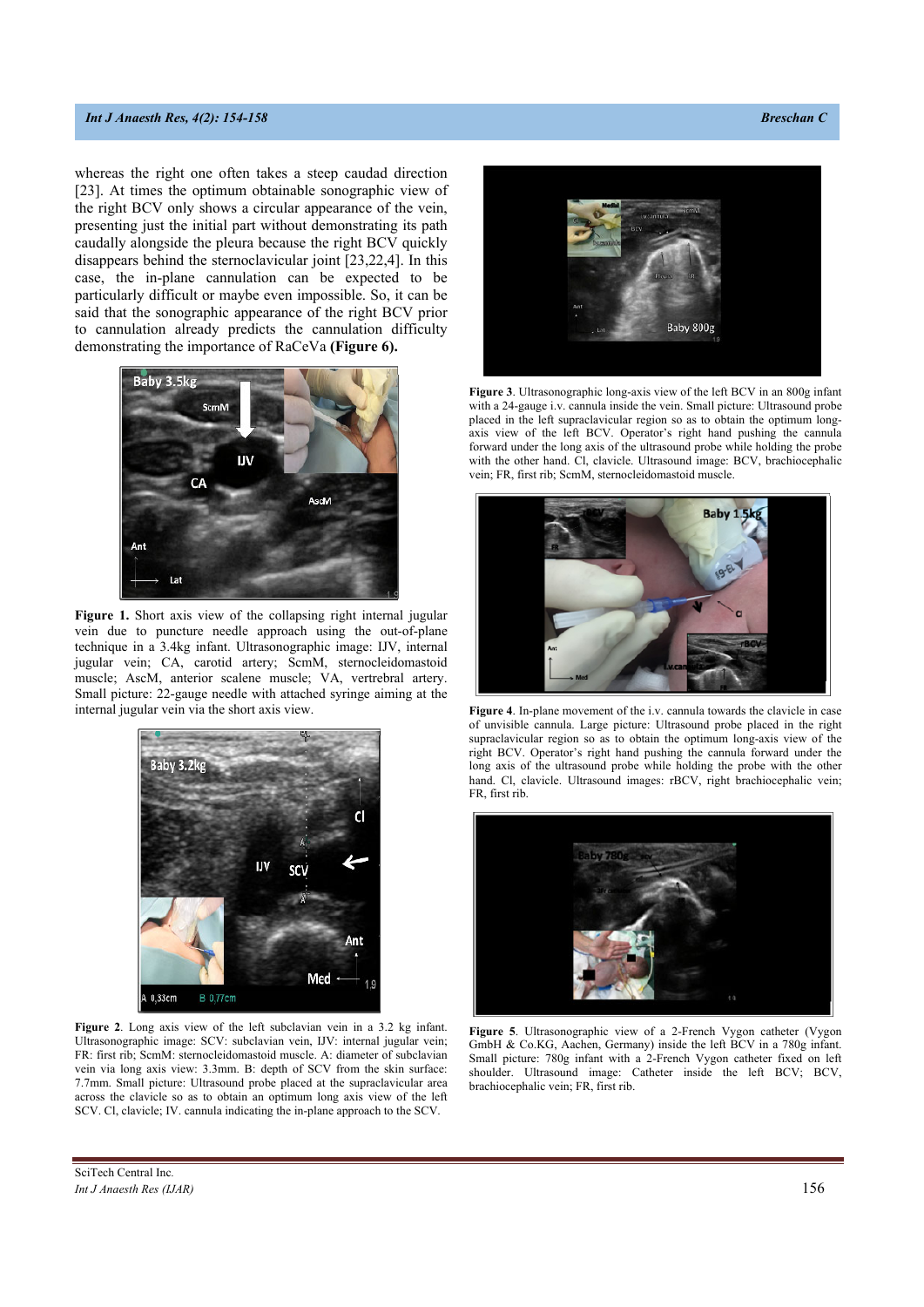#### *Int J Anaesth Res, 4(2): 154-158* **Breschan C** *Breschan C* **<b>Breschan C Breschan C Breschan C Breschan C Breschan C Breschan C Breschan C Breschan C Breschan C Breschan C Breschan C Breschan C Bresc**



**Figure 6.** Ultrasonographic long-axis view of the right BCV presenting a circular appearance as the initial part of the BCV in a 1.2-kg infant showing the tip of the i.v. cannula close to the BCV. Small picture: Ultrasound probe placed in the right supraclavicular region so as to obtain the optimum longaxis view of the right BCV. Cl, clavicle; black, boldfaced arrow: indicates the direction of i.v. cannula insertion. Ultrasound image: cannula tip close to the right BCV; rBCV, right brachiocephalic vein; AscM, anterior scalene muscle; FR, first rib; ScmM, sternocleidomastoid muscle.

#### **FEMORAL VEIN CANNULATION (FICC, FEMORALLY INSERTED CENTRAL CATHETER)**

A towel is folded and placed under the pelvic region to eliminate any inward flexion of the hips or concavity to the area. The US probe is placed so as to obtain a good short-axis view of the femoral vein. By using usually an OOP technique which can also include a DNTP technique the needle is inserted into the vein. After successful puncture of the vein Seldinger technique is applied. Femoral venous cannulations can be difficult in neonates because of the small size of the vein, its collapse, and the narrow angle making sometimes the insertion of the guide-wire difficult. High catheter related obstruction, infection, and thrombosis rates have been described, however, recently Ostroff [26] has reported the successful long-term use of tunneled femoral venous catheters in neonates [15,25].

#### **COMPLICATIONS**

Due to the meticulous use of real-time USG cannulation techniques including a proper training in this field fatal puncture complications should not occur any more. Inadvertent arterial injuries are now reported to be below 1% [1-3]. Likewise, by applying the previously mentioned insertion bundles, long term complications in particular catheter related infections, and thrombosis should also be avoided nearly completely. However, it has to be said that catheter dwell time, small size of the veins, and overall extreme fragility of these babies will remain constant risk factors for complications. Apart from this ultrasound has also become the first choice to diagnose/exclude pneumothorax, pericardial effusion, and thrombotic events [27]. The latter one must not be confounded with the harmless fibroelastic sheaths frequently detected in vessels after catheter removal.

#### **CONCLUSION**

The most appropriate access in neonates seems to be the supraclavicular, USG in-plane cannulation of the BCV. By

using the insertion bundles meticulously fatal catheter complications should not occur any more.

#### **REFERENCES**

- Barone G, Pittiruti M, Ancora G, Vento G, Tota F, et al. (2020) Centrally inserted central catheters in preterm neonates with weight below 1500 g by ultrasoundguided access to the brachiocephalic vein. J Vasc Access 10: 1129729820940174.
- 2. Montes-Tapia F, Rodríguez-Taméz A, Cura-Esquivel I, Barreto-Arroyo I, Hernández-Garduño A, et al. (2016) Efficacy and safety of ultrasound-guided internal jugular vein catheterization in low-birth-weight newborn. J Pediatr Surg 51(10): 1700-1703.
- 3. Breschan C, Graf G, Arneitz C, Stettner H, Feigl G, et al. (2020) Feasibility of the ultrasound-guided supraclavicular cannulation of the brachiocephalic vein in very small weight infants: A case series. Paediatric Anaesth 30(8): 928-933.
- 4. Breschan C, Graf G, Jost R, Stettner H, Feigl G, et al. (2018) A retrospective analysis of the clinical effectiveness of supraclavicular, ultrasound-guided brachiocephalic vein cannulations in preterm infants. Anesthesiology 128(1): 38-43.
- 5. Breschan C, Kraschl R, Krenn R, Krumpholz R, Jost R, et al. (2000) Anesthetic management of liver hemorrhage during laparotomy in a premature infant with necrotizing enterocolitis. Pediatr Anesth 4: 425- 428.
- 6. Stevens B, Johnston C, Franck L, Petryshen P, Jack A, et al. (1999) The efficacy of developmentally sensitive interventions and sucrose for relieving procedural pain in very low birth weight neonates. Nurs Res 48(1): 35-43.
- 7. Crawford M, Soukup SM, Woods SS, Deisch P (2000) Peripherally inserted central catheter program. Nurs Clin North Am 35: 349-360.
- 8. Ahn Y (2006) The relationship between behavioral states and pain responses to various NICU procedures in premature infants. J Trop Pediatr 52: 201-205.
- 9. Pandit PB, Pandit FA, Govan J, O'Brien K (1999) Complications associated with surgically placed central venous catheters in low-birth-weight neonates. J Perinatol 19: 106-109.
- 10. Wu J, Mu D (2012) Vascular catheter-related complications in newborns. J Paediatr Child Health 48: E91-E95.
- 11. Hsu CC, Kwan GN, Evans-Barns H, Rophael JA, van Driel ML (2016) Venous cutdown versus the Seldinger technique for placement of totally implantable venous access ports. Cochrane Database Syst Rev 8: CD008942.